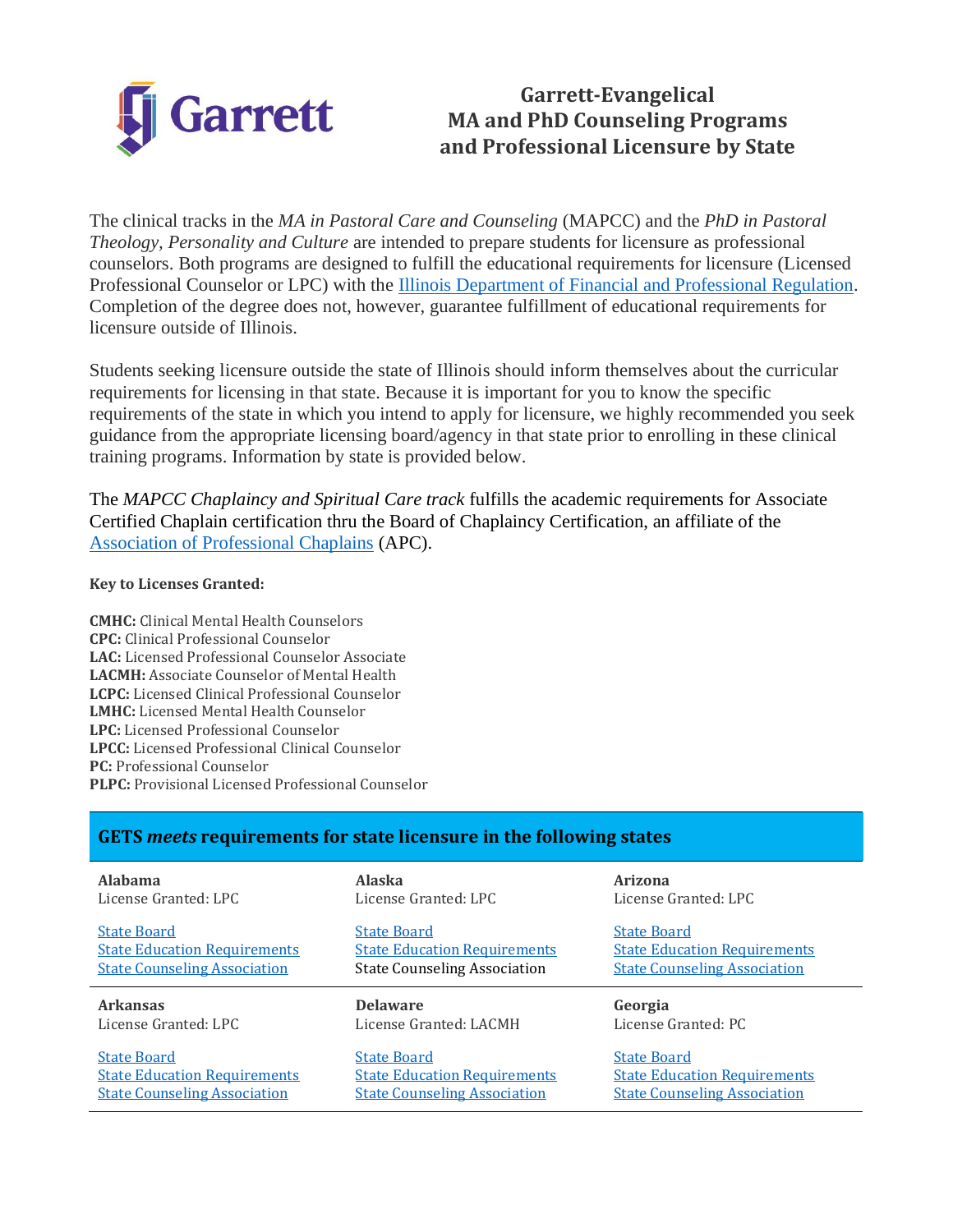**Hawaii** License Granted: LMHC

[State Board](https://cca.hawaii.gov/pvl/contact/) **[State Education Requirements](https://cca.hawaii.gov/pvl/files/2013/08/453D-MENTAL-HEALTH-COUNSELORS-111620.pdf)** [State Counseling Association](https://www.idahocounseling.org/)

**Kansas** License Granted: LPC

[State Board](https://ksbsrb.ks.gov/) [State Education Requirements](https://ksbsrb.ks.gov/docs/default-source/forms/professional-counselors/lpc_app_pkt.pdf?sfvrsn=f9fa8885_20) [State Counseling Association](https://kscounseling.org/)

**Maine** License Granted: LPC

[State Board](https://www.maine.gov/pfr/professionallicensing/professions/board-of-counseling-professionals-licensure) [State Education Requirements](https://view.officeapps.live.com/op/view.aspx?src=https%3A%2F%2Fwww.maine.gov%2Fsos%2Fcec%2Frules%2F02%2F514%2F514c-all.doc&wdOrigin=BROWSELINK) [State Counseling Association](https://www.maineca.org/Home/)

**Minnesota** License Granted: LPC

[State Board](https://mn.gov/boards/behavioral-health/licensees/license-renewal/lpc-renewal.jsp) [State Education Requirements](https://www.revisor.mn.gov/statutes/cite/148B.53) [State Counseling Association](https://mnca.org/)

**Nebraska** License Granted: PLMHP

[State Board](http://dhhs.ne.gov/licensure/Pages/Mental-Health-and-Social-Work-Practice.aspx) [State Education Requirements](https://www.nebraska.gov/rules-and-regs/regsearch/Rules/Health_and_Human_Services_System/Title-172/Chapter-094.pdf) [State Counseling Association](https://www.necounseling.org/)

**North Carolina** License Granted: LCMHC

[State Board](https://nccounselingassociation.org/) [State Education Requirements](https://www.ncblpc.org/Assets/LawsAndCodes/NCBLCMHC_Administrative_Rules(NCACTitle21Chapter53).pdf) [State Counseling Association](https://www.n2ca.org/i4a/pages/index.cfm?pageid=1)

**Oregon** License Granted: LPC

[State Board](http://www.oregon.gov/OBLPCT/pages/index.aspx) [State Education Requirements](https://www.oregon.gov/oblpct/Pages/LPC_Courses.aspx) [State Counseling Association](https://or-counseling.org/)

**South Carolina** License Granted: LPC

[State Board](https://llr.sc.gov/cou/) [State Education Requirements](https://llr.sc.gov/cou/LPC%20Course.aspx) [State Counseling Association](https://sccounselor.org/)

**Idaho** License Granted: LPC

[State Board](https://ibol.idaho.gov/IBOL/BoardPage.aspx?Bureau=COU) [State Education Requirements](https://adminrules.idaho.gov/rules/current/24/241501.pdf) [State Counseling Association](https://www.idahocounseling.org/)

**Kentucky** License Granted: LPCA

[State Board](https://lpc.ky.gov/) [State Education Requirements](https://apps.legislature.ky.gov/law/statutes/statute.aspx?id=31961) [State Counseling Association](https://www.kyca.org/)

**Maryland** License Granted: LCPC

[State Board](https://health.maryland.gov/bopc/Pages/index.aspx) [State Education Requirements](https://health.maryland.gov/bopc/pdfs/educationalrequirementinformationLCPCandLCPC.pdf) [State Counseling Association](https://www.mdcounseling.org/)

**Mississippi** License Granted: LPC

[State Board](https://www.lpc.ms.gov/wplpc/) [State Education Requirements](https://www.lpc.ms.gov/secure/pdf/Part_2201_Rules_and_Regulations_Current.pdf) [State Counseling Association](https://mica.memberclicks.net/)

**New Jersey** License Granted: LAC

[State Board](https://www.njconsumeraffairs.gov/pc) [State Education Requirements](https://www.njconsumeraffairs.gov/Statutes/professionalconselorexaminerscommitteelaw.pdf) [State Counseling Association](https://njcounseling.org/?option=com_docman&task=cat_view&gid=53&limit=5&limitstart=0&order=name&dir=DESC&Itemid=171)

**North Dakota** License Granted: LPC

[State Board](http://www.ndbce.org/licensing.shtml) **[State Education Requirements](http://www.ndbce.org/PDFs/ACADEMIC-REQUIREMENTS.pdf)** [State Counseling Association](https://www.ndcounseling.org/)

**Pennsylvania** License Granted: LPC

[State Board](Professional%20Counselor%20Licensure%20Requirements%20Snapshot%20(pa.gov)) [State Education Requirements](http://www.pacodeandbulletin.gov/Display/pacode?file=/secure/pacode/data/049/chapter49/s49.2.html&d=reduce) [State Counseling Association](http://pacounseling.org/aws/PACA/pt/sp/home_page)

**Tennessee** License Granted: LPC

[State Board](https://www.tn.gov/health/health-program-areas/health-professional-boards/pcmft-board.html) [State Education Requirements](https://publications.tnsosfiles.com/rules/0450/0450-01.20200402.pdf) [State Counseling Association](https://www.tcacounselors.org/)

**Illinois** License Granted: LPC

[State Board](State%20of%20Illinois%20|%20Department%20of%20Financial%20&%20Professional%20Regulation%20(idfpr.com)) [State Education Requirements](https://www.idfpr.com/renewals/apply/forms/pc.pdf) [State Counseling Association](https://www.imhca.org/Counselor-Licensure)

**Louisiana** License Granted: PLPC

[State Board](https://www.lpcboard.org/) [State Education Requirements](https://www.lpcboard.org/rules) [State Counseling Association](https://www.lacounseling.org/lca/default.asp)

**Massachusetts** License Granted: LMHC

[State Board](https://www.mass.gov/orgs/board-of-registration-of-allied-mental-health-and-human-services-professions) [State Education Requirements](https://www.mass.gov/policy-advisory/board-policies-and-guidelines-allied-mental-health#lmhc-course-policy-policy-07-01) [State Counseling Association](https://masca.wildapricot.org/)

**Missouri** License Granted: LPC

[State Board](https://pr.mo.gov/counselors.asp) [State Education Requirements](https://pr.mo.gov/boards/counselors/lpcslidesgeneralwebsite.pdf) [State Counseling Association](https://www.missouricounselors.org/)

**New Mexico** License Granted: LMHC

[State Board](http://www.rld.state.nm.us/boards/counseling_and_therapy_practice.aspx) [State Education Requirements](https://www.rld.nm.gov/wp-content/uploads/2021/09/16.27.2-Mental-Health-Core-Curriculum-Requirements.pdf) [State Counseling Association](https://nmca-nm.org/)

**Oklahoma** License Granted: LPC

[State Board](https://www.ok.gov/behavioralhealth/) **[State Education Requirements](https://www.ok.gov/behavioralhealth/ACADEMIC_REQUIREMENTS_-_LPC.html)** [State Counseling Association](https://www.oklahomacounseling.org/)

**Rhode Island** License Granted: LCMHC

[State Board](https://health.ri.gov/licenses/detail.php?id=228) [State Education Requirements](https://rules.sos.ri.gov/regulations/part/216-40-05-11) [State Counseling Association](http://www.rimhca.org/)

**Texas** License Granted: LPC

[State Board](https://www.bhec.texas.gov/texas-state-board-of-examiners-of-professional-counselors/applying-for-a-license/index.html) [State Education Requirements](https://www.bhec.texas.gov/wp-content/uploads/2021/12/LPC-November-20212.pdf) [State Counseling Association](http://www.txca.org/tmhca/)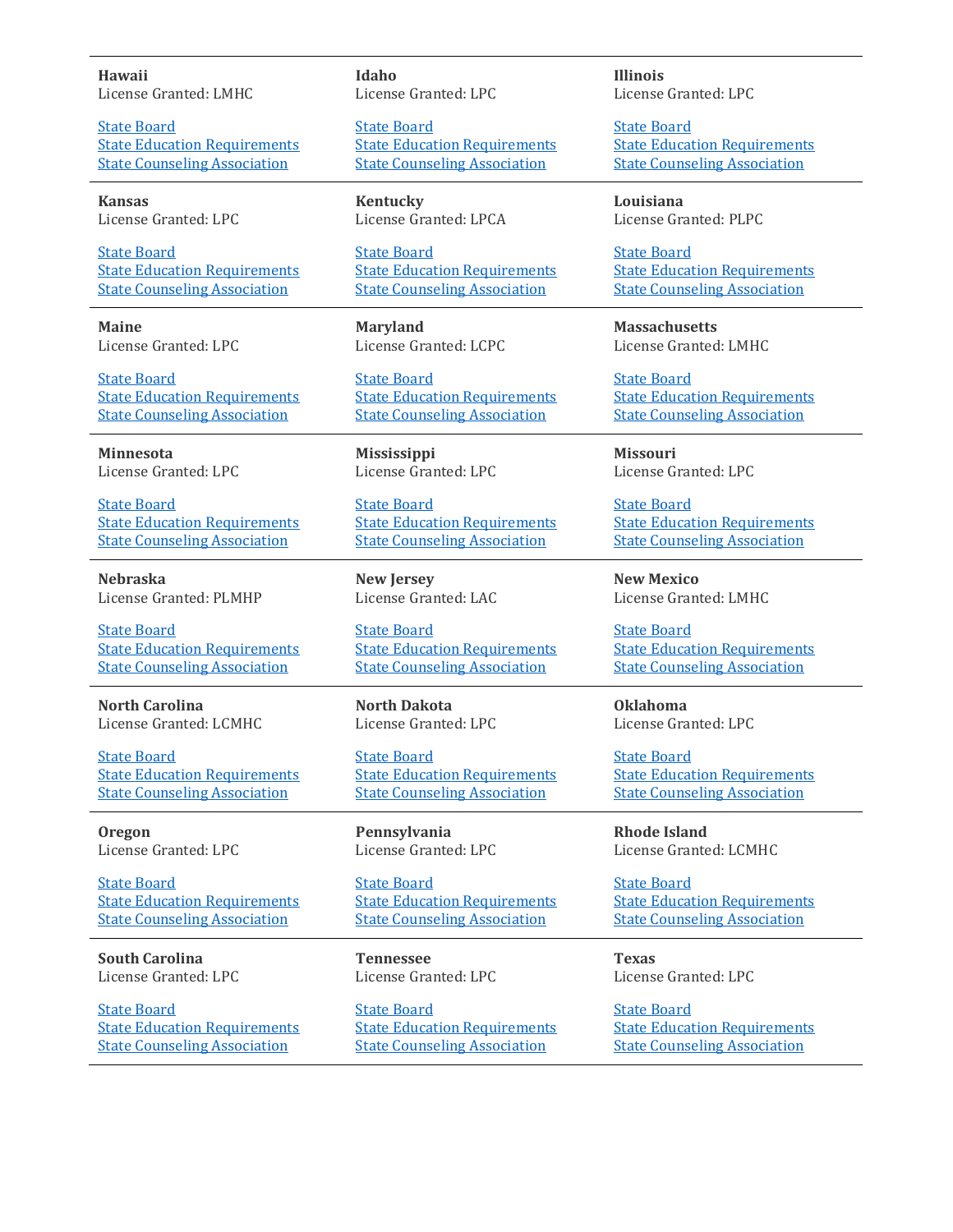#### **Utah** License Granted: CMHC

**[State Board](https://dopl.utah.gov/cmhc/)** [State Education Requirements](https://dopl.utah.gov/cmhc/cmhc_educational_requirements.pdf) [State Counseling Association](https://umhca.org/)

**Washington** License Granted: LMHC

[State Board](https://www.doh.wa.gov/LicensesPermitsandCertificates/ProfessionsNewReneworUpdate/CertifiedCounselor) **[State Education Requirements](https://www.doh.wa.gov/LicensesPermitsandCertificates/ProfessionsNewReneworUpdate/MentalHealthCounselor/LicenseRequirements#heading26723)** [State Counseling Association](https://wmhca.org/)

**Vermont** License Granted: CMHC

[State Board](https://sos.vermont.gov/allied-mental-health/) [State Education Requirements](https://cms.sec.state.vt.us:8443/share/s/ZoJDDSOJQQmm2k9Q931LxQ) [State Counseling Association](https://www.vtmhca.org/)

**Virginia** License Granted: LPC

[State Board](https://www.dhp.virginia.gov/counseling/) [State Education Requirements](https://view.officeapps.live.com/op/view.aspx?src=https%3A%2F%2Fwww.dhp.virginia.gov%2Fcounseling%2Fleg%2FLPC.docx&wdOrigin=BROWSELINK) [State Counseling Association](https://www.vcacounselors.org/?)

## **GETS** *may* **meet requirements pending state transcript review in these states**

| Colorado                                                                                         | District of Columbia                                                                             | Iowa                                |
|--------------------------------------------------------------------------------------------------|--------------------------------------------------------------------------------------------------|-------------------------------------|
| License Granted: LPC                                                                             | License Granted: LPC                                                                             | License Granted: LMHC               |
| <b>State Board</b>                                                                               | District Board                                                                                   | <b>State Board</b>                  |
| <b>State Education Requirements</b>                                                              | <b>District Education Requirements</b>                                                           | <b>State Education Requirements</b> |
| <b>State Counseling Association</b>                                                              | <b>State Counseling Association</b>                                                              | <b>State Counseling Association</b> |
| <b>Michigan</b>                                                                                  | <b>Montana</b>                                                                                   | <b>New Hampshire</b>                |
| License Granted: LPC                                                                             | License Granted: LCPC                                                                            | License Granted: CMHC               |
| <b>State Board</b>                                                                               | <b>State Board</b>                                                                               | <b>State Board</b>                  |
| <b>State Education Requirements</b>                                                              | <b>State Education Requirements</b>                                                              | <b>State Education Requirements</b> |
| <b>State Counseling Association</b>                                                              | <b>State Counseling Association</b>                                                              | <b>State Counseling Association</b> |
| <b>South Dakota</b><br>License Granted: LPC                                                      | Wyoming<br>License Granted: LPC                                                                  |                                     |
| <b>State Board</b><br><b>State Education Requirements</b><br><b>State Counseling Association</b> | <b>State Board</b><br><b>State Education Requirements</b><br><b>State Counseling Association</b> |                                     |

### **GETS does NOT meet requirements for state licensure in these states**

| California                          | <b>Connecticut</b>                  | <b>Florida</b>                      |
|-------------------------------------|-------------------------------------|-------------------------------------|
| License Granted: LPCC               | License Granted: LAC                | License Granted: LMHC               |
| <b>State Board</b>                  | <b>State Board</b>                  | <b>State Board</b>                  |
| <b>State Education Requirements</b> | <b>State Education Requirements</b> | <b>State Education Requirements</b> |
| <b>State Counseling Association</b> | <b>State Counseling Association</b> | <b>State Counseling Association</b> |
|                                     |                                     |                                     |
| Indiana                             | <b>Nevada</b>                       | <b>New York</b>                     |
| License Granted: LMHC               | License Granted: CPC                | License Granted: LMHC               |